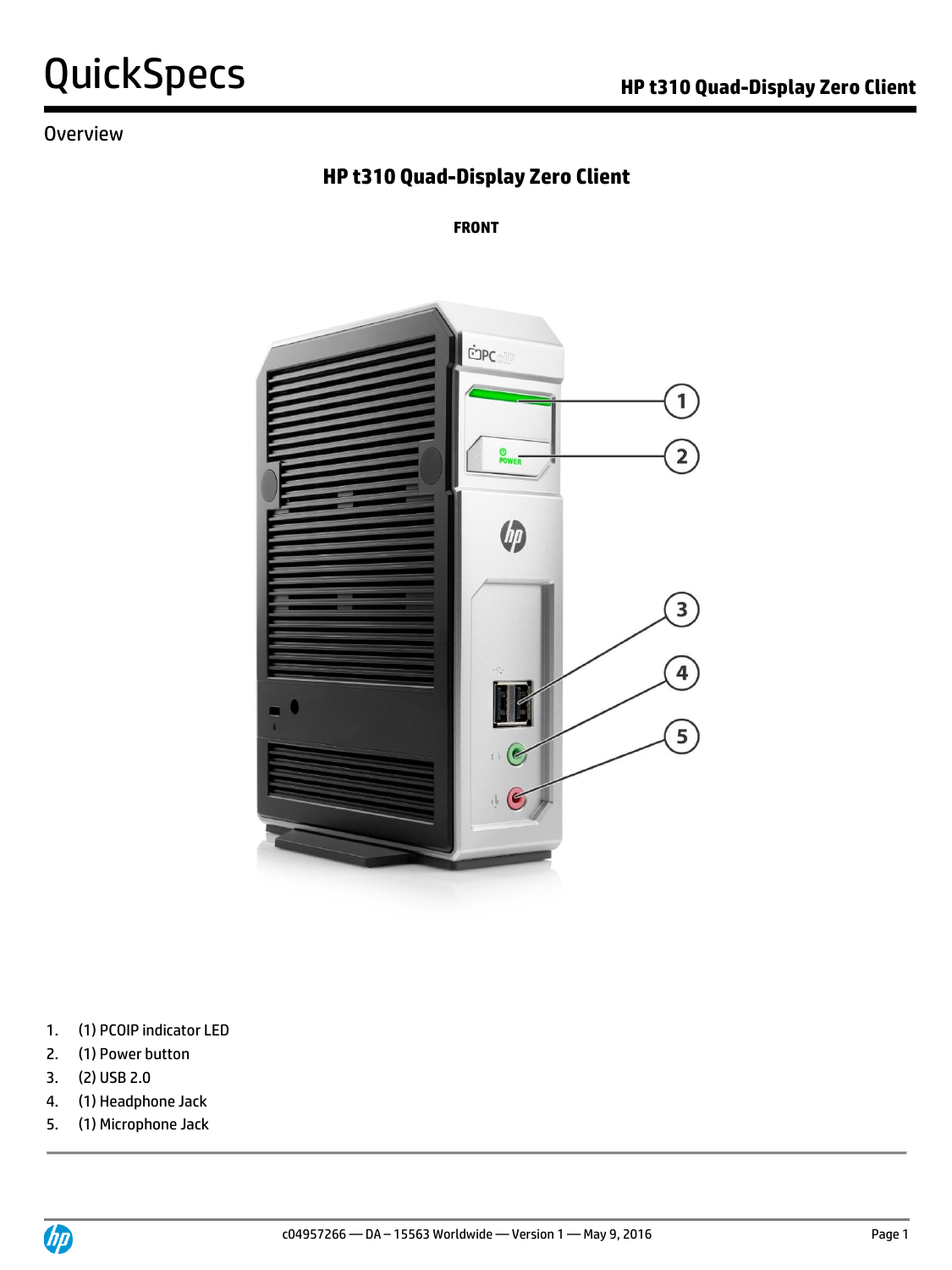#### Overview

**BACK FRONT**



- 1. (2) USB 2.0
- 2. (1) RJ-45/SFP port
- 3. (4) DisplayPort 1.2
- 4. Cable lock slot
- 5. (1) Speaker/Headphone Jack
- 6. (1) 12V Power Connector

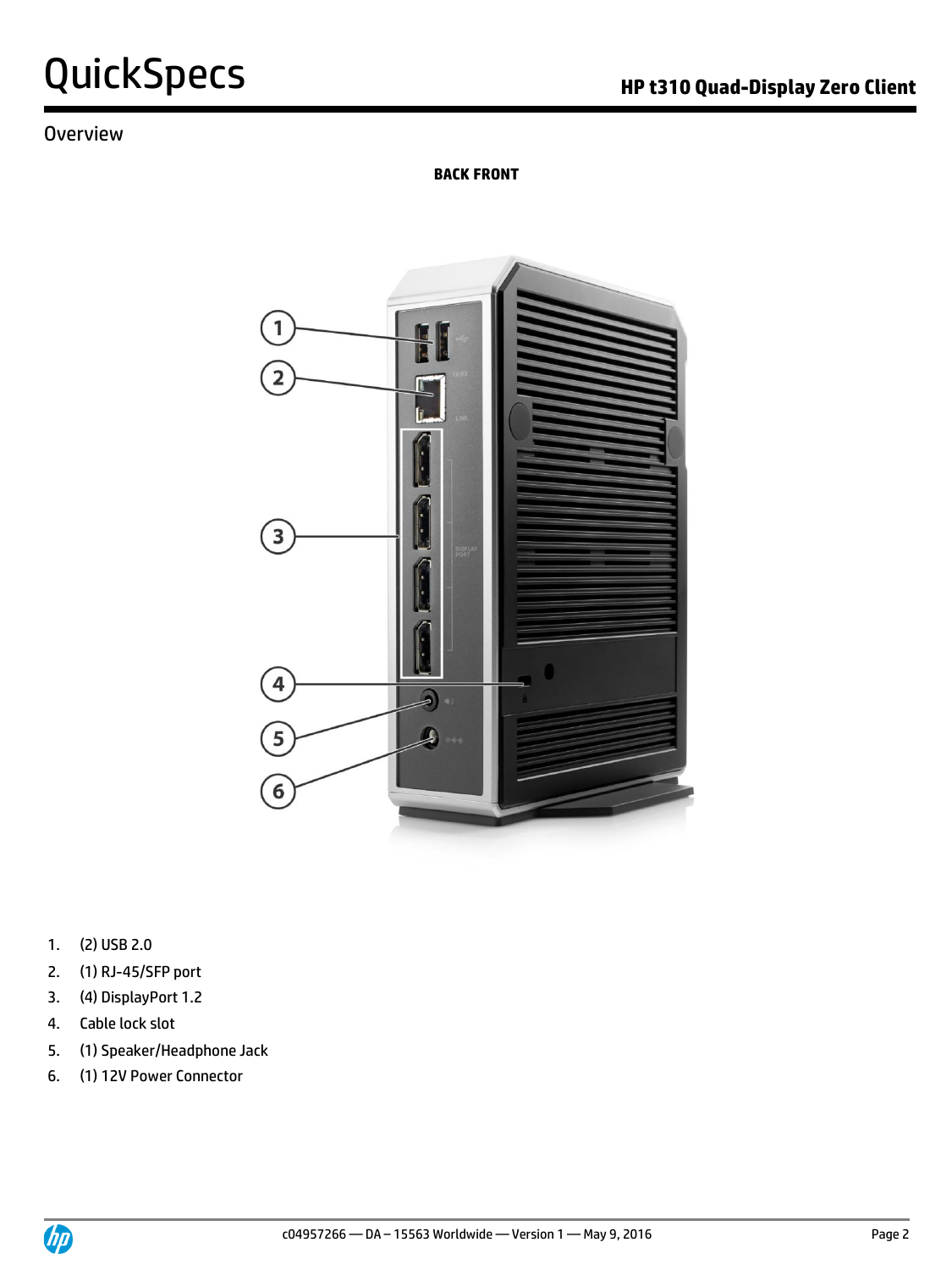#### Overview

#### **Models:**

HP t310 Quad-Display Zero Client RJ-45 NIC version W5W64UA Fiber NIC version W5W68UA

#### **Hardware features**:

- TERA2140 PCoIP Zero Client processor
- 512 MB DDR3 1333 MT/s RAM (with transfer rates up to 1333 MT/s)
- 32 MB SPI Flash memory to store firmware
- 10/100/1000 Gigabit Ethernet (RJ-45) or 100Mbps Fiber NIC (optional and must be configured at purchase) or 1Gbps Fiber NIC (optional and must be configured at purchase)
- Supports up to 4 displays, using 4 DisplayPort connections at resolutions up to 1920x1200 at displays at resolutions up to 2560x1600.
- 4 USB 2.0 ports (2 front, 2 rear): 1 for keyboard, 1 for mouse, 2 for other USB devices
- Contains over 10% post-consumer recycled plastics (by weight)

#### **HP PCoIP Zero Client System Features:**

- Uses the TERA2140 PCoIP Zero Client Processor to provide dedicated hardware decode of the PCoIP desktop
- Delivers a high performance end-user experience using the PCoIP protocol
- Fully interoperable with all PCoIP endpoints including PCoIP virtual desktops, PCoIP remote workstation hosts and APEX 2800 server offload cards
- Full power management with Wake-on-LAN support
- AES-128 bit or AES-256 bit encryption
- No application operating system and no persistent user data is stored on the zero client device
- Simple and quick to deploy and manage using the PCoIP Management Console (available from [techsupport.teradici.com\)](http://techsupport.teradici.com/)

#### **Warranty**:

HP Total Care Warranty and Services: three-year limited hardware warranty in most regions and may vary by country. HP Care Pack Services are optional extended service contracts that go beyond your standard limited warranties. For more details visit: [http://www.hp.com/go/cpc.](http://www.hp.com/go/cpc)

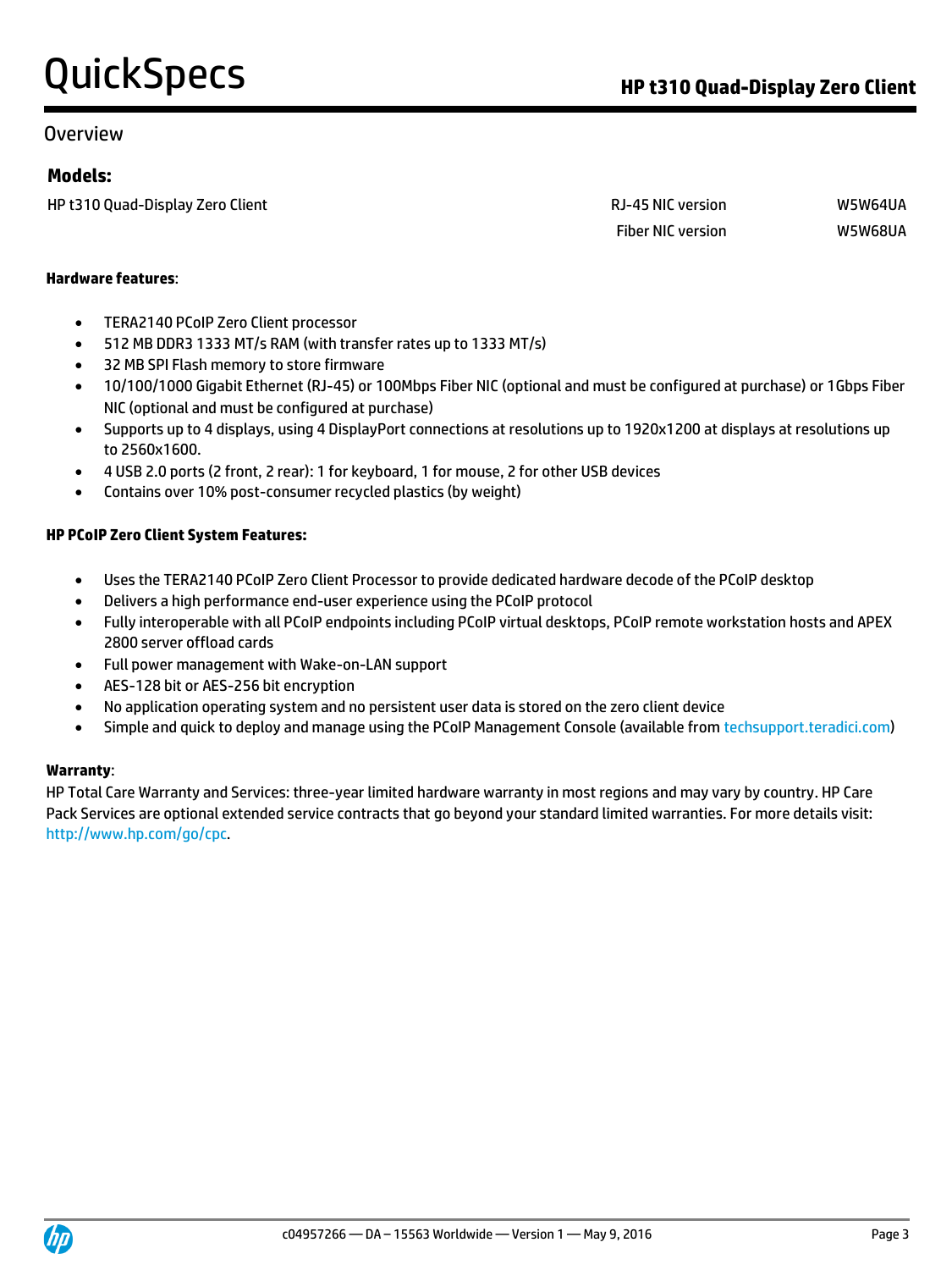### Technical Specifications

#### **OPERATING SYSTEM**

No Operating System

#### **PROCESSOR**

TERA2140 PCoIP Zero Client processor

#### **MEMORY**

Flash memory (boot drive) 32 MB SPI System memory 512 MB DDR3 1333 MT/s RAM (Transfer rates up to 1333 MT/s)

#### **DISPLAY**

Supports up to 4 displays with resolutions up to 1920 x 1200, or dual displays with resolutions up to 2560 x 1600.

#### **INPUT/OUTPUT (peripheral support)**

| Keyboard | <b>HP USB Keyboard</b> |
|----------|------------------------|
| Mouse    | <b>HP USB Mouse</b>    |

#### **AUDIO**

| <b>Output</b> | 1/8-inch mini-jack                        |
|---------------|-------------------------------------------|
|               | 16, 20, 24, or 32-bit stereo              |
|               | 8-96 kHz sample rate                      |
| Input         | 1/8-inch microphone mini-jack             |
|               | 16, 20, 24, or 32-bit stereo -bit stereo, |
|               | 96 kHz sample rate                        |
|               |                                           |

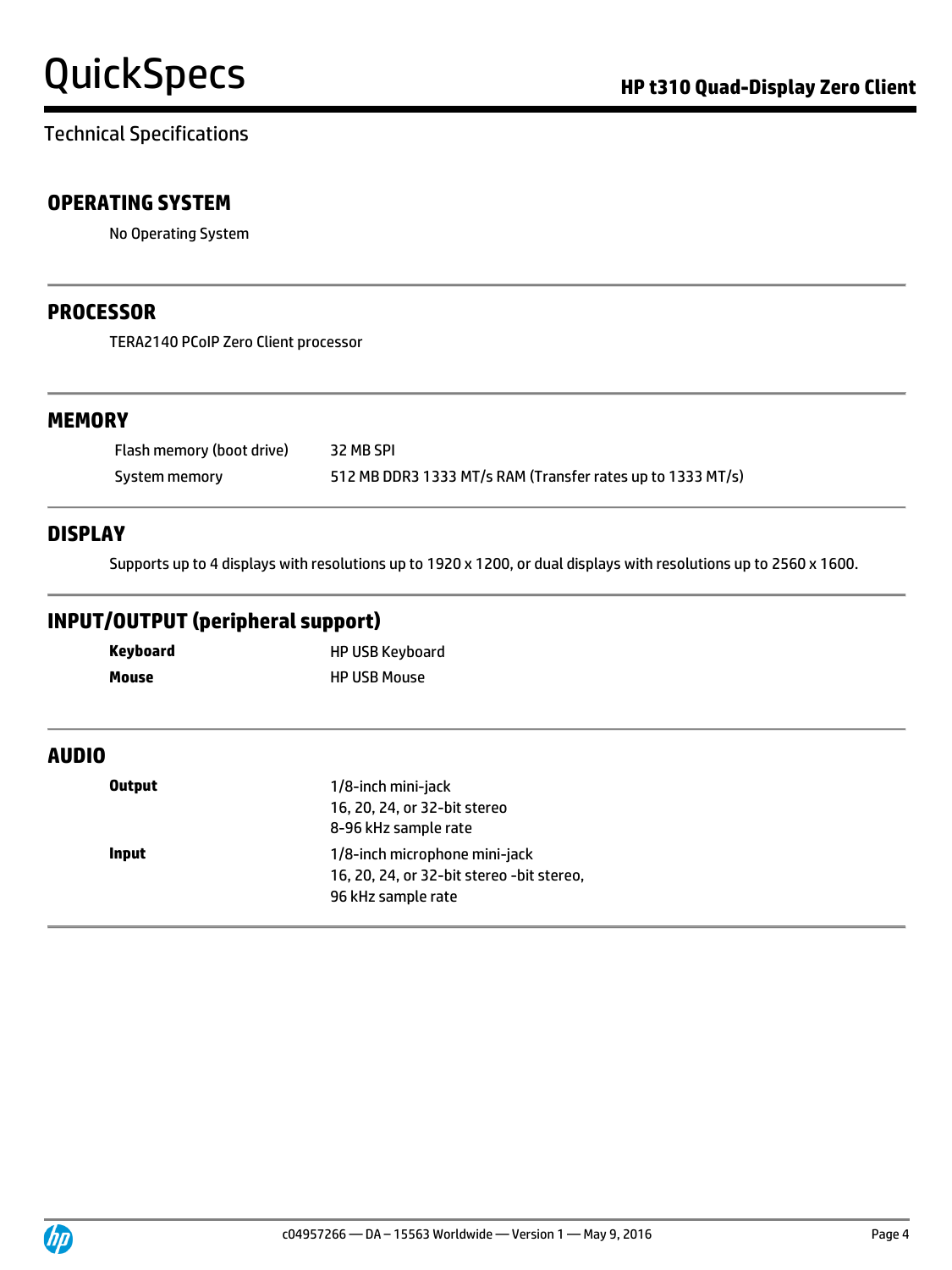#### Technical Specifications

#### **HARDWARE SECURITY**

HP Cable Lock Slot

### **NETWORKING & COMMUNICATIONS**

#### **Hardware networking**

10/100/1000 Gigabit Ethernet (RJ-45) or 100Mbps Fiber NIC\* or 1Gbps Fiber NIC\* Wake on LAN (WOL) using magic packet Wake on USB TCP/IP with DNS and DHCP UDP \*Optional and must be configured at purchase

#### **I/O PORTS & CONNECTORS**

Front: (2) USB 2.0 (1) Microphone (1) Headphone

Rear: (2) USB 2.0 (1) NIC (RJ-45 or Fiber) (4) DisplayPort 1.2 (1) Speaker/headphone jack (1) 12V Power Connector

**NOTE:** 1 each of 4 USB 2.0 ports used for keyboard and mouse.

# **PLATFORM Host Support** VMware® Horizon View™, PCoIP remote workstations VMware Horizon® DaaS®, through PCoIP Amazon WorkSpaces, through PCoIP **Protocols** PCoIP **Management** PCoIP Management Console (available from techsupport.teradici.com)

### **LANGUAGES**

English, French, German, Italian, Spanish, Portuguese, Greek, Traditional Chinese, Simplified Chinese, Japanese, and Korean

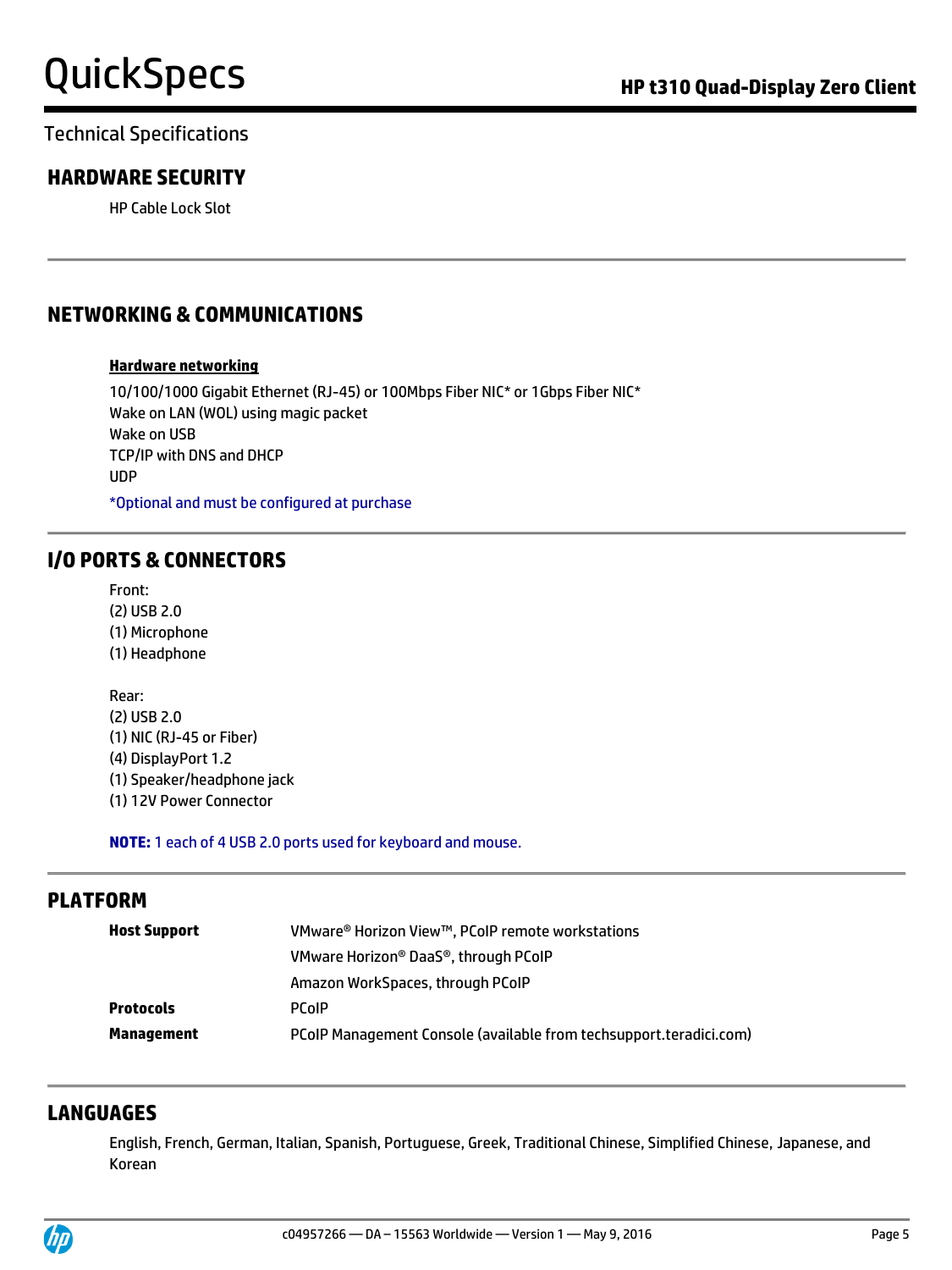### Technical Specifications

#### **DIMENSIONS (WxDxH)**

1.76 x 5.22 x 7.21 in (without stand) 4.48 x 13.25 x 18.3 cm

#### **SHIPPING DIMENSIONS (WxDxH)**

5.31 x 7.87 x 20.28 in 13.5 x 20 x 51.5 cm

#### **WEIGHT**

Starting at 1.768 lbs Starting at 0.802 kg

#### **SHIPPING WEIGHT**

5.95 lbs 2.7kg

#### **VOLUME**

1.09 liters

#### **POWER**

36 W AC adapter (12V DC) Worldwide auto-sensing 100-240 VAC, 50-60 Hz

#### **ENVIRONMENTAL**

| <b>Operating temperature</b> | Standard                                                             |
|------------------------------|----------------------------------------------------------------------|
| range                        | 32° to 104° F (0° to 40° C)                                          |
| Non-operating                | $-4^{\circ}$ to 158 $^{\circ}$ F (-20 $^{\circ}$ to 70 $^{\circ}$ C) |
| temperature range            |                                                                      |
| <b>Humidity</b>              | 10% to 90% non-condensing                                            |
|                              | 5% to 95% storage                                                    |

**NOTE:** Specifications are at sea level with altitude derating of 1° C/300m (1.8° F/1000ft) to a maximum of 3 Km (10,000 ft), with no direct, sustained sunlight. Upper limit may be limited by the type and number of options installed.

### **REGULATORY COMPLIANCE**

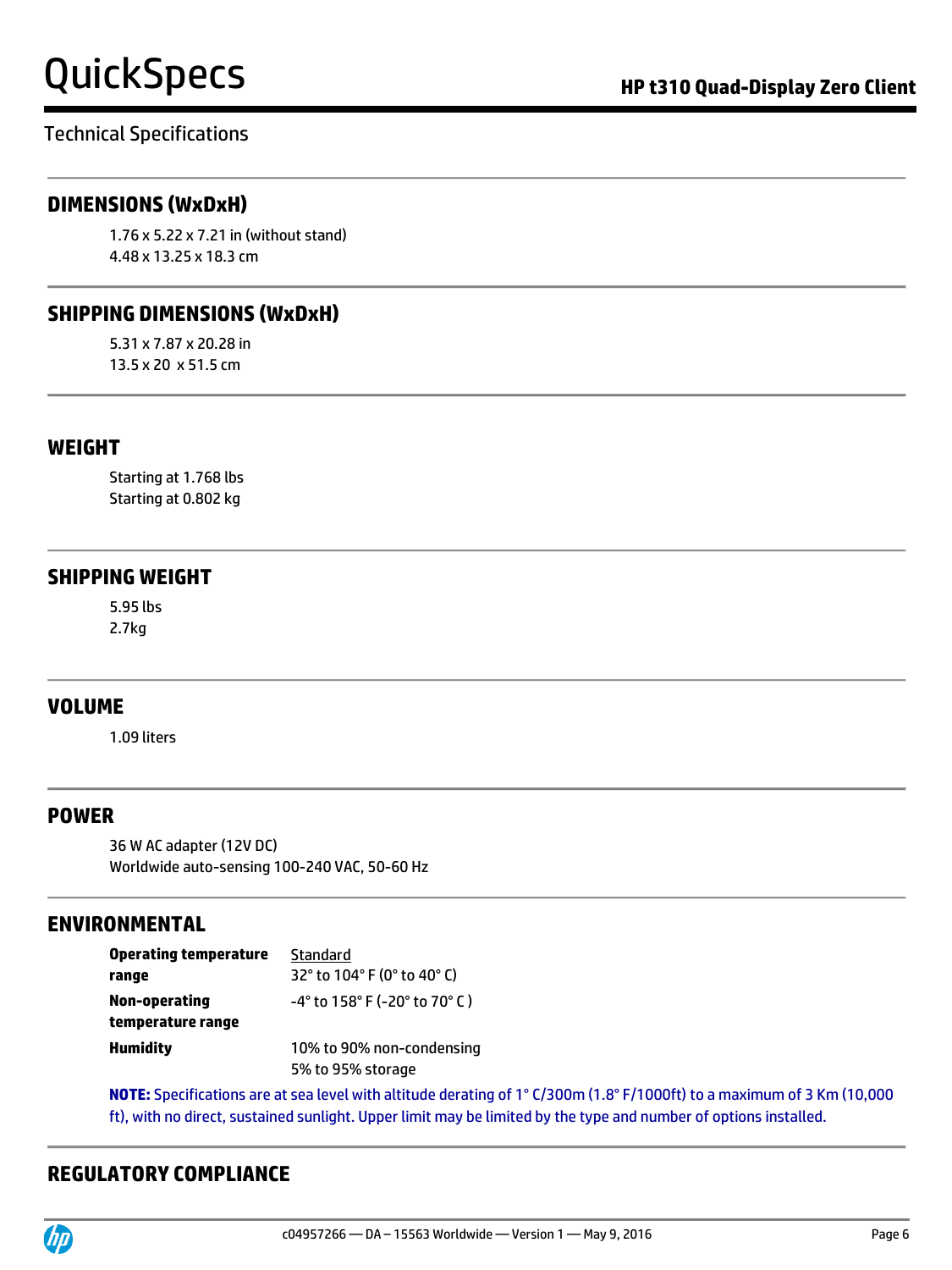#### Technical Specifications

**Electro-Magnetic Compatibility**

**Safety** UL 60950-1; cUL No. 60950-1-07 FCC (CFR 47, Part 15); ICES-003

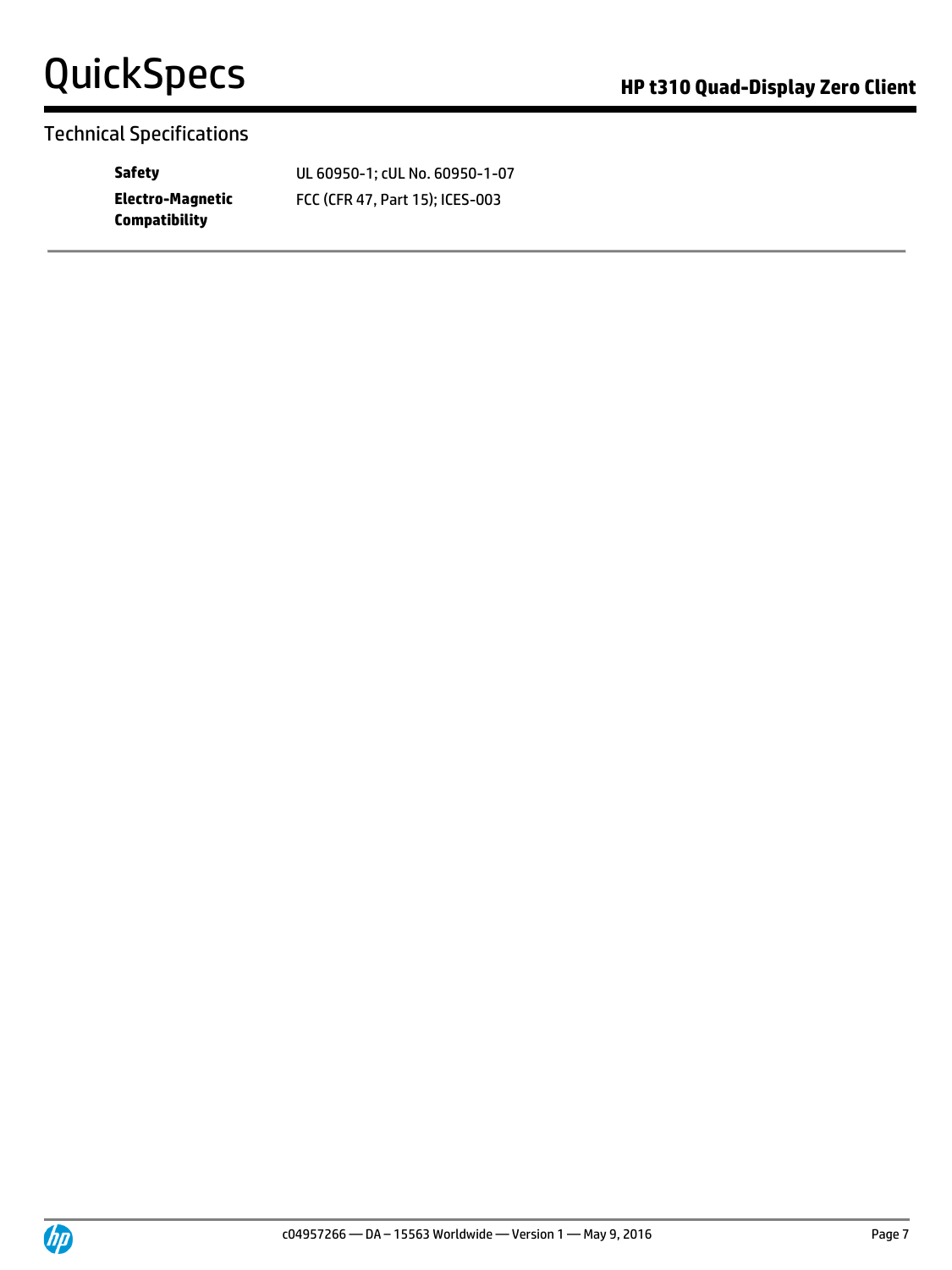#### **ENERGY CONSUMPTION** (Idle mode data are ready)

|                                                          | 115 VAC (60Hz) | 230 VAC (50Hz) | 100 VAC (60Hz) |
|----------------------------------------------------------|----------------|----------------|----------------|
| Idle State:<br>(Monitor on & Network)<br>connected)      | 10.1 W         | 10.4 W         | 10.2 W         |
| Idle State:<br>(Monitor off & Network)<br>not connected) | 8.3 W          | 8.4 W          | 8.3 W          |
| Off Mode:<br>(WoL Enabled)                               | 1.6W           | 1.7W           | 1.7W           |
| Off Mode:<br>(WoL Disabled)                              | 0.2 W          | 0.2 W          | 0.2 W          |

**NOTE:** This product is in compliance with US executive order 13221, WOL (wake on LAN) disabled.

**NOTE:** The actual power consumption at your location could vary and is dependent on many factors including but not limited to software load on the thin client, attached peripherals, and environmental factors.

#### **HEAT DISSIPATION**

|                                                          | 115 VAC (60Hz) | 230 VAC (50Hz) | 100 VAC (60Hz) |
|----------------------------------------------------------|----------------|----------------|----------------|
| Idle State:<br>(Monitor on & Network<br>connected)       | 234.46 BTU/hr  | 35.490 BTU/hr  | 234.80 BTU/hr  |
| Idle State:<br>(Monitor off & Network)<br>not connected) | 28.32 BTU/hr   | 28.66 BTU/hr   | 28.32 BTU/hr   |
| Off Mode:<br>(WoL Enabled)                               | 5.46 BTU/hr    | 5.80 BTU/hr    | 5.80 BTU/hr    |
| Off Mode:<br>(WoL Disabled)                              | 0.68 BTU/hr    | $0.68$ BTU/hr  | $0.68$ BTU/hr  |

**NOTE:** Heat dissipation is calculated based on the measured watts, assuming the service level is attained for one hour

#### **RECYCLED MATERIAL**

- **Product and Section C This product contains at least 10% recycled materials (by weight).** 
	- This product is at least 90% (by weight) recyclable when disposed of properly at end of life.

- **Packaging <b>Bamboo packaging material contains at least 30% (by weight) post-consumer** recycled content.
	- The corrugated paper packaging materials contains at least 80% (by weight) postconsumer recycled content.

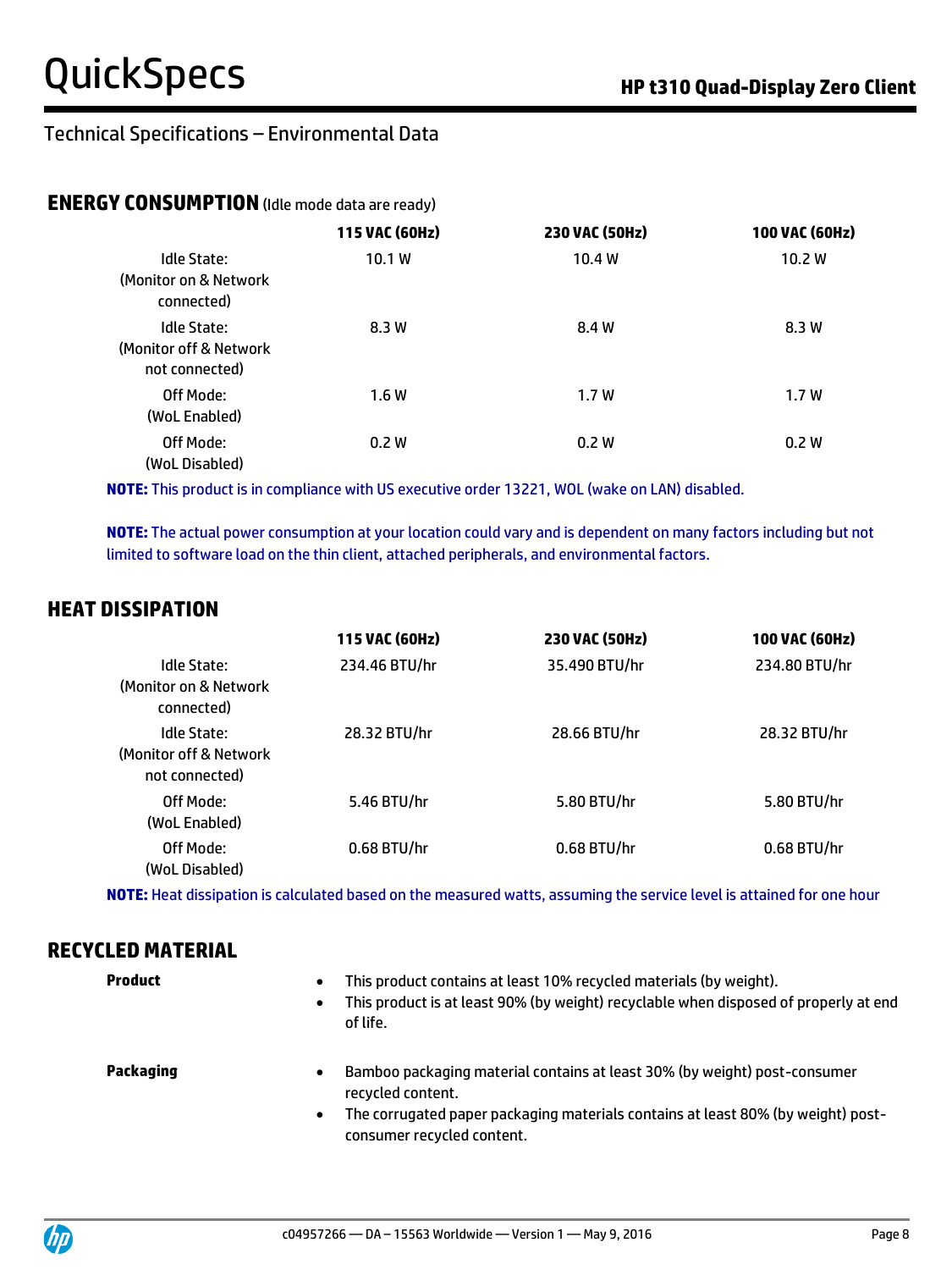The packaging for this product is 100% (by weight) recyclable when disposed of properly.

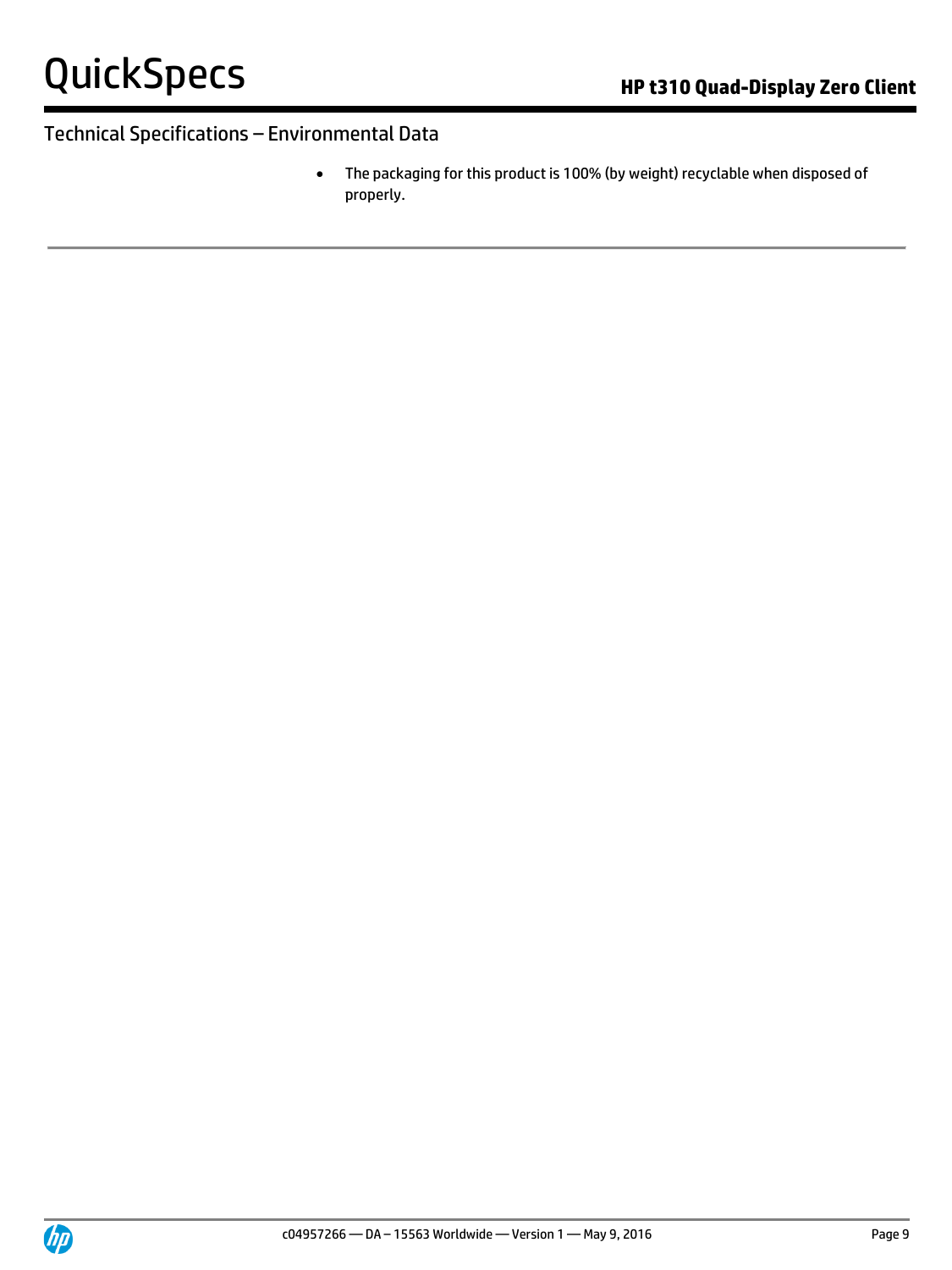### **RoHS COMPLIANCE**

HP Inc. is committed to compliance with all applicable environmental laws and regulations, including the European Union Restriction of Hazardous Substances (RoHS) Directive. HP's goal is to exceed compliance obligations by meeting the requirements of the RoHS Directive on a worldwide basis. From July 1, 2006, RoHS substances will be virtually eliminated (virtually = to levels below legal limits) for all HP electronic products subject to the RoHS Directive, except where it is widely recognized that there is no technically feasible alternative (as indicated by an exemption under the EU RoHS Directive).

#### **MATERIAL USAGE**

This product does not contain any of the following substances in excess of regulatory limits (refer to the HP General Specification for the Environment at[: http://www.hp.com/hpinfo/globalcitizenship/environment/supplychain/](http://www.hp.com/hpinfo/globalcitizenship/environment/supplychain/gen_specifications.html) [gen\\_specifications.html\)](http://www.hp.com/hpinfo/globalcitizenship/environment/supplychain/gen_specifications.html):

- Asbestos
- Certain Azo Colorants
- Certain Brominated Flame Retardants may not be used as flame retardants in plastics
- Cadmium
- Chlorinated Hydrocarbons
- Chlorinated Paraffins
- Formaldehyde
- Halogenated Diphenyl Methanes
- Lead carbonates and sulfates
- Lead and Lead compounds
- Mercuric Oxide Batteries
- Nickel finishes must not be used on the external surface designed to be frequently handled or carried by the user.
- Ozone Depleting Substances
- Polybrominated Biphenyls (PBBs)
- Polybrominated Biphenyl Ethers (PBBEs)
- Polybrominated Biphenyl Oxides (PBBOs)
- Polychlorinated Biphenyl (PCB)
- Polychlorinated Terphenyls (PCT)
- Polyvinyl Chloride (PVC) except for wires and cables, and certain retail packaging has been voluntarily removed from most applications.
- Radioactive Substances
- Tributyl Tin (TBT), Triphenyl Tin (TPT), Tributyl Tin Oxide (TBTO)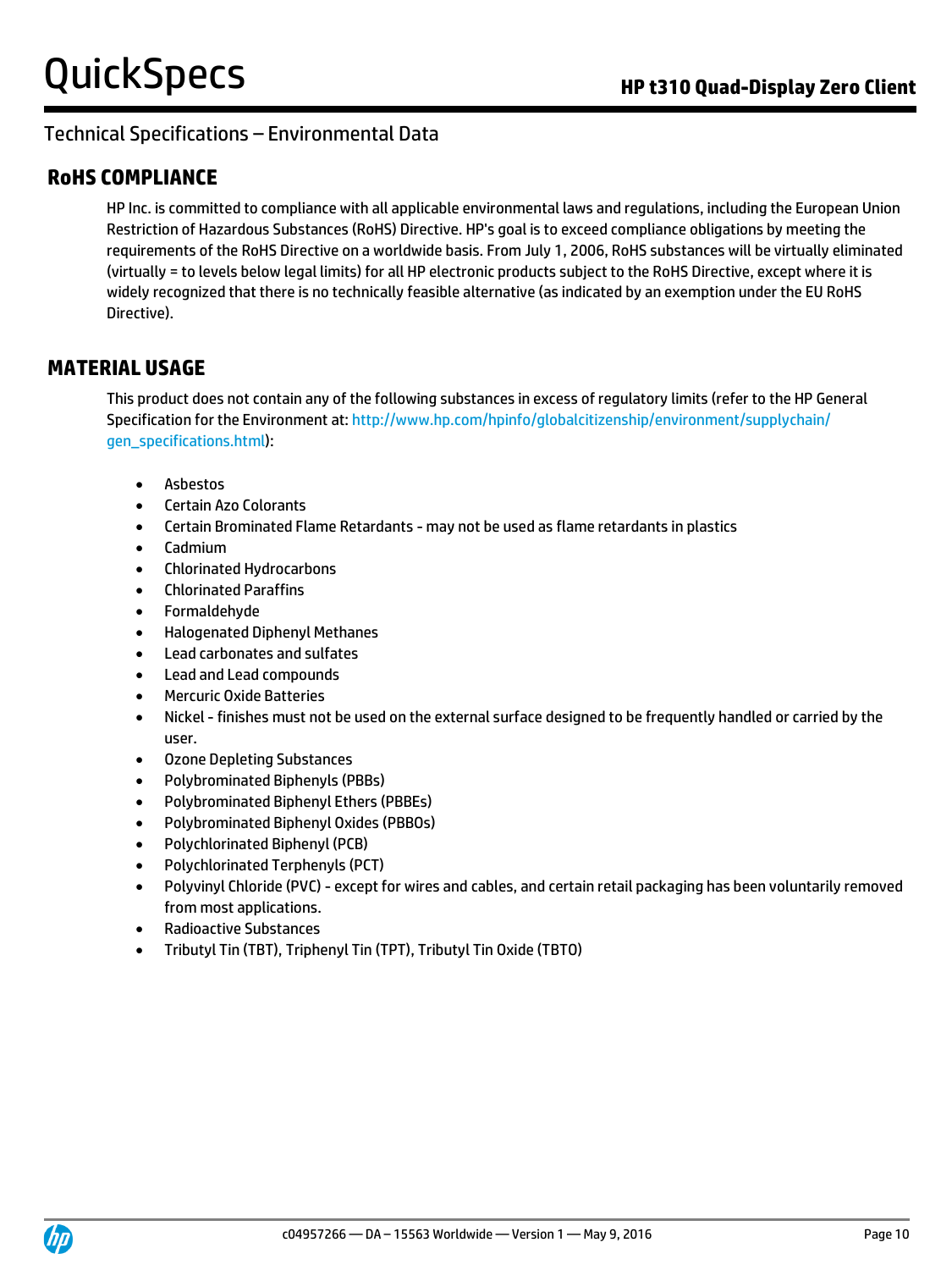#### **Packaging**

HP follows these guidelines to decrease the environmental impact of product packaging:

- Eliminate the use of heavy metals such as lead, chromium, mercury and cadmium in packaging materials.
- Eliminate the use of ozone-depleting substances (ODS) in packaging materials.
- Design packaging materials for ease of disassembly.
- Maximize the use of post-consumer recycled content materials in packaging materials.
- Use readily recyclable packaging materials such as paper and corrugated materials.
- Reduce size and weight of packages to improve transportation fuel efficiency.
- Plastic packaging materials are marked according to ISO 11469 and DIN 6120 standards.

#### **End-of-life Management and Recycling**

HP Inc. offers end-of-life HP product return and recycling programs in many geographic areas. To recycle your product, please go to[: http://www.hp.com/recycle](http://www.hp.com/recycle) or contact your nearest HP sales office. Products returned to HP will be recycled, recovered or disposed of in a responsible manner.

The EU WEEE directive (2002/95/EC) requires manufacturers to provide treatment information for each product type for use by treatment facilities. This information (product disassembly instructions) is posted on the HP Inc. web site at: [http://www.hp.com/go/recyclers.](http://www.hp.com/go/recyclers)

These instructions may be used by recyclers and other WEEE treatment facilities as well as HP OEM customers who integrate and re-sell HP equipment.

#### **HP Inc. Corporate Environmental Information**

For more information about HP's commitment to the environment:

Global Citizenship Report: <http://www.hp.com/hpinfo/globalcitizenship/gcreport/index.html> Eco-label certifications: <http://www.hp.com/hpinfo/globalcitizenship/environment/productdesign/ecolabels.html> ISO 14001 certificates: <http://www.hp.com/hpinfo/globalcitizenship/environment/operations/envmanagement.html>

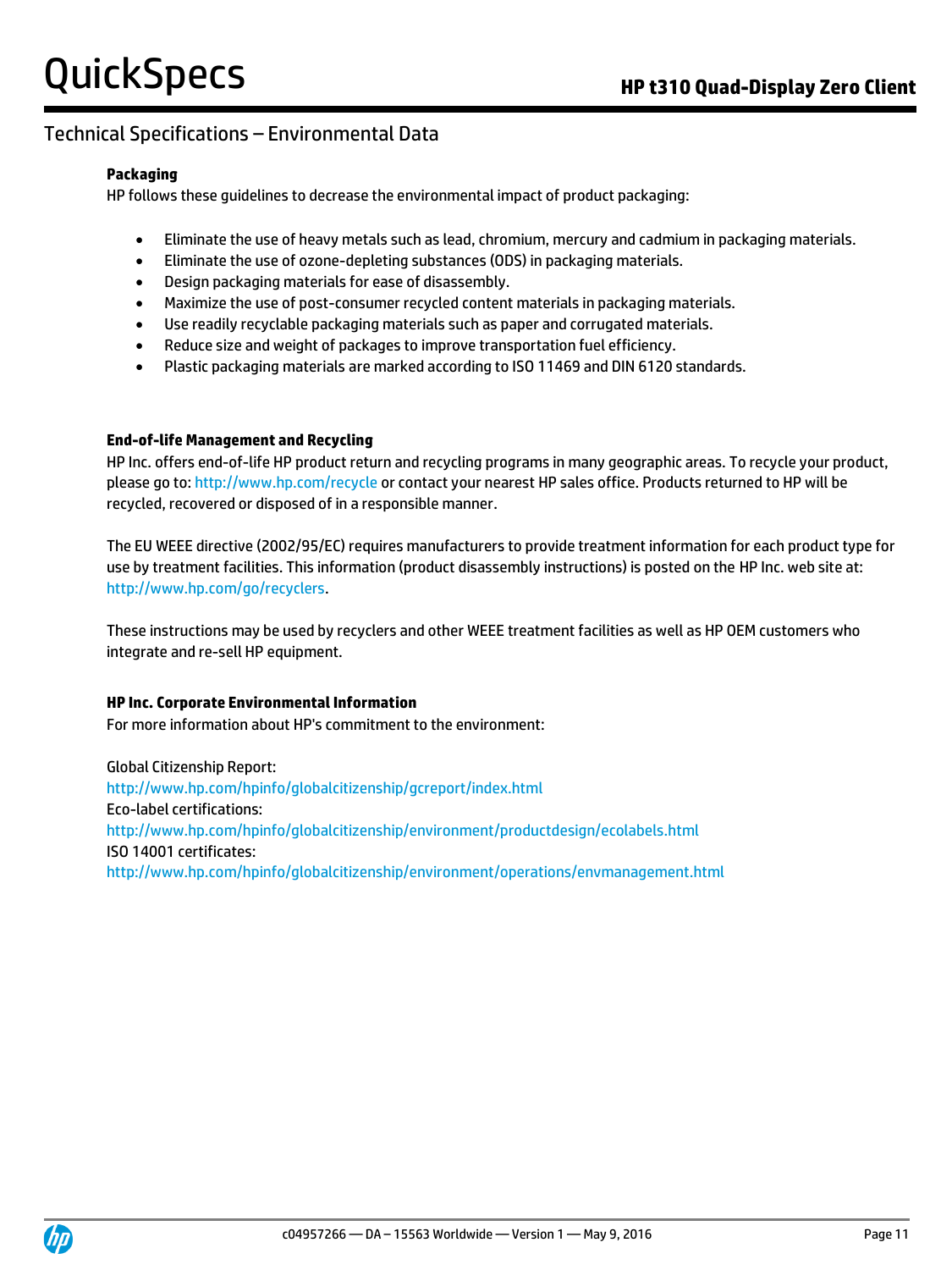## Options and Accessories (sold separately)

## **Options and Accessories**

| <b>Category</b>    | <b>Product Name</b>          | <b>Part Number</b> |
|--------------------|------------------------------|--------------------|
| <b>Accessories</b> | <b>VESA Mount Bracket</b>    | W3T77AA            |
|                    | DisplayPort-to-DVI-D adapter | <b>FH973AA</b>     |
|                    | 100Mbps Fiber NIC module     | <b>C9E56AV</b>     |
|                    | 1Gbps Fiber NIC module       | <b>V3A52AV</b>     |
| <b>Security</b>    | <b>HP Cable Lock</b>         | <b>PC766A</b>      |

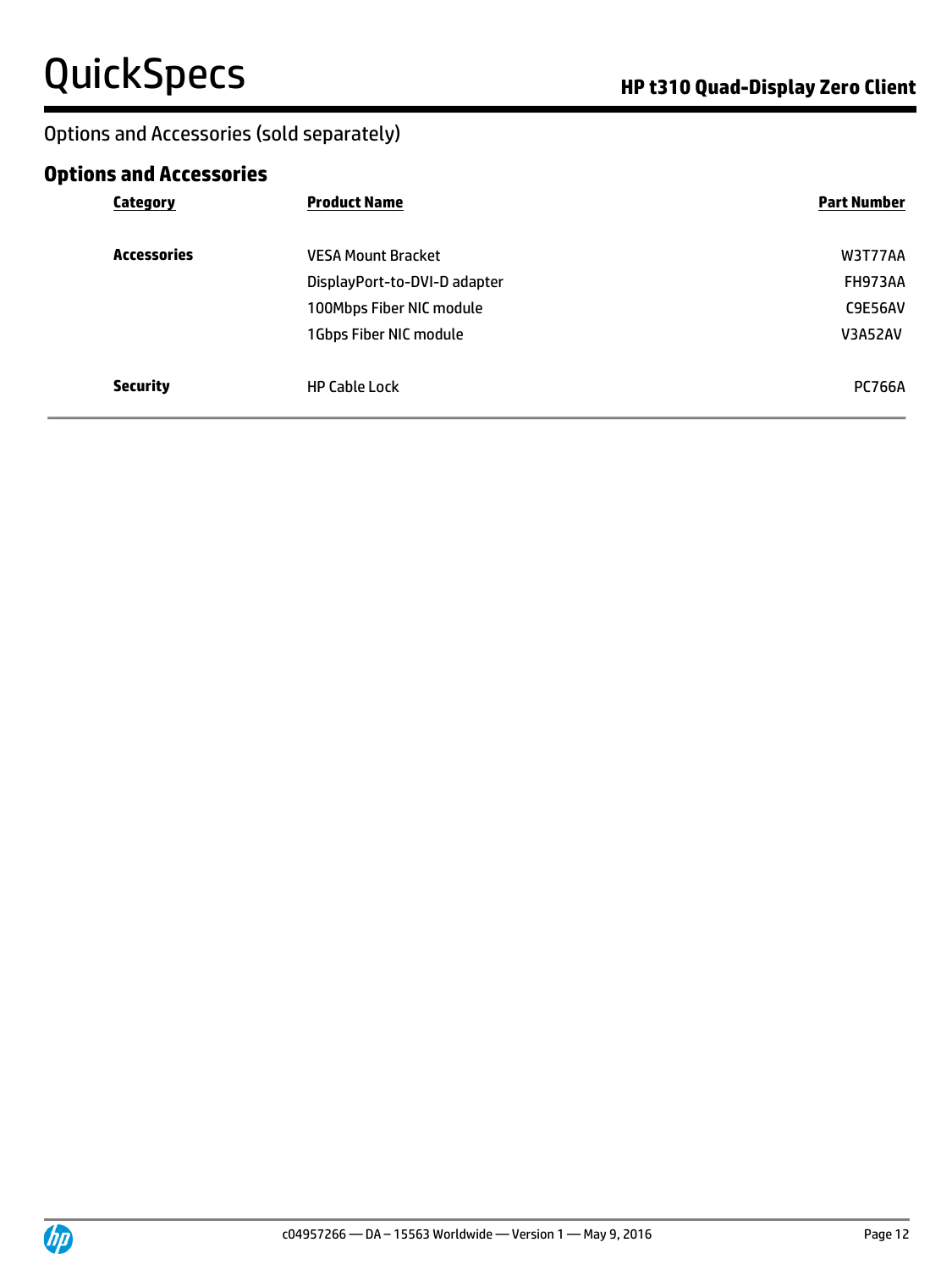#### Summary of Changes

| <b>Date of change:</b> | <b>Version History:</b> | Description of change: |
|------------------------|-------------------------|------------------------|
|                        | From v1 to v2           | llnitial draft         |